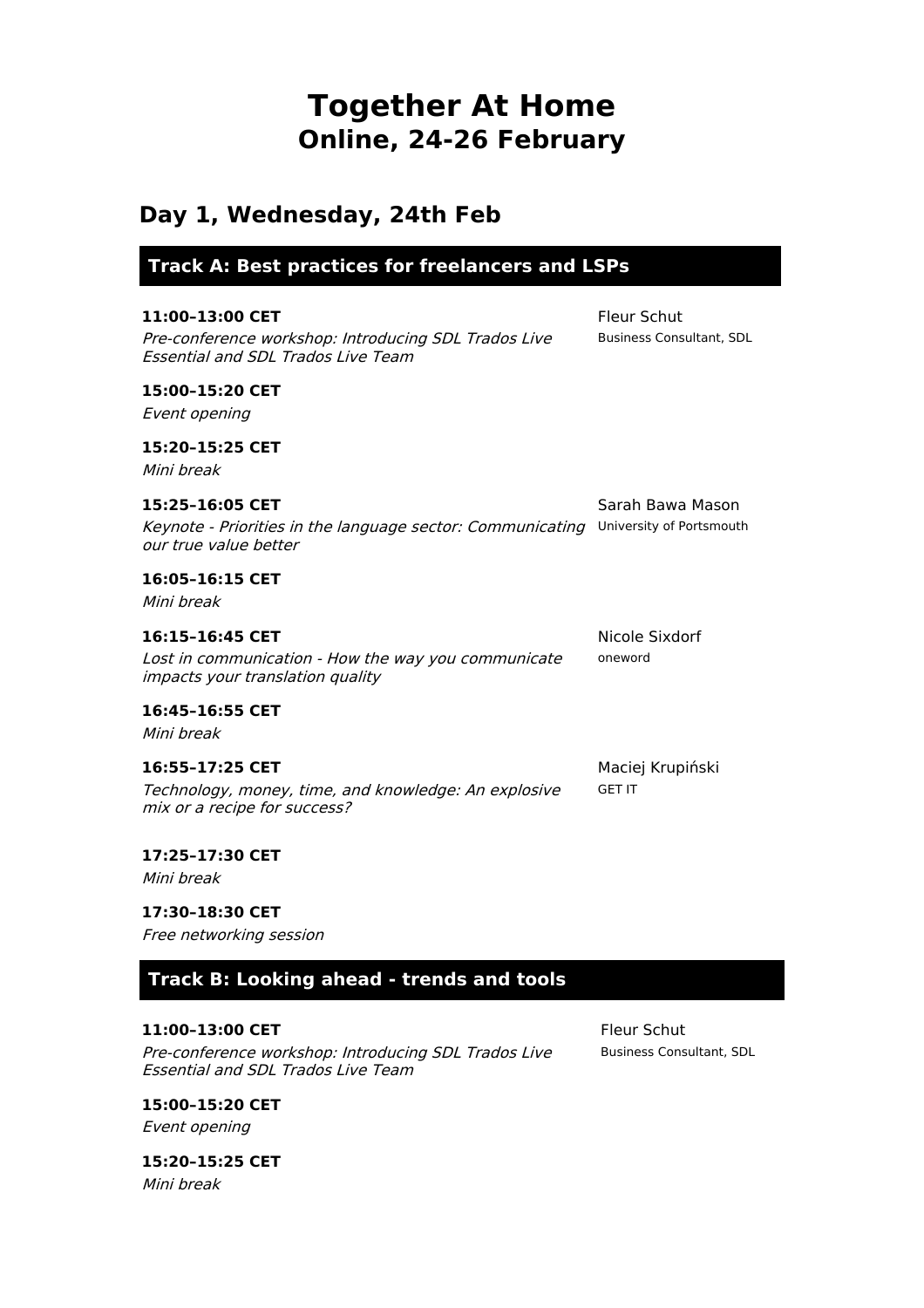# **16:05–16:15 CET** Mini break **16:15–16:45 CET**

Digital Platform Translation – Where are we now and where Dublin City University are we going?

**16:45–16:55 CET** Mini break

**16:55–17:25 CET** A 4-step framework to get high-quality leads and clients on VTranslations.gr Linkedin

**17:25–17:30 CET** Mini break

**17:30–18:30 CET** Free networking session

# **Day 2, Thursday, 25th Feb**

# **Track A: Best practice for freelancers and LSPs**

# **10:00–12:00 CET**

Pre-conference workshop: Hidden treasures in memoQ

## **12:30–13:00 CET**

Pre-conference workshop: Fast and user-friendly EU Terminology research - Introducing Juremy.com

## **13:30–14:00 CET**

Ten (+1) years later: A win-win cooperation between <sup>a</sup> freelancer and an LSP

**14:00–14:10 CET**

Mini break

# **14:10–14:40 CET**

Ethics for freelancers and LSPs, training translators and interpreters

# **14:40–14:50 CET**

Mini break

# **14:50–15:20 CET**

Getting the feedback is useful - Getting it in useful form is even more so!

Keynote - Priorities in the language sector: Communicating University of Portsmouth

Joss Moorkens

Virginia Katsimpiri

Angelika Zerfass Consultant, memoQ trainer

Founder, Juremy

Nadia Corti Serena Tutino

Tímea Palotai-Torzsás

Mary Phelan Dublin City University

Karel Mostek Moravia

# **15:25–16:05 CET**

our true value better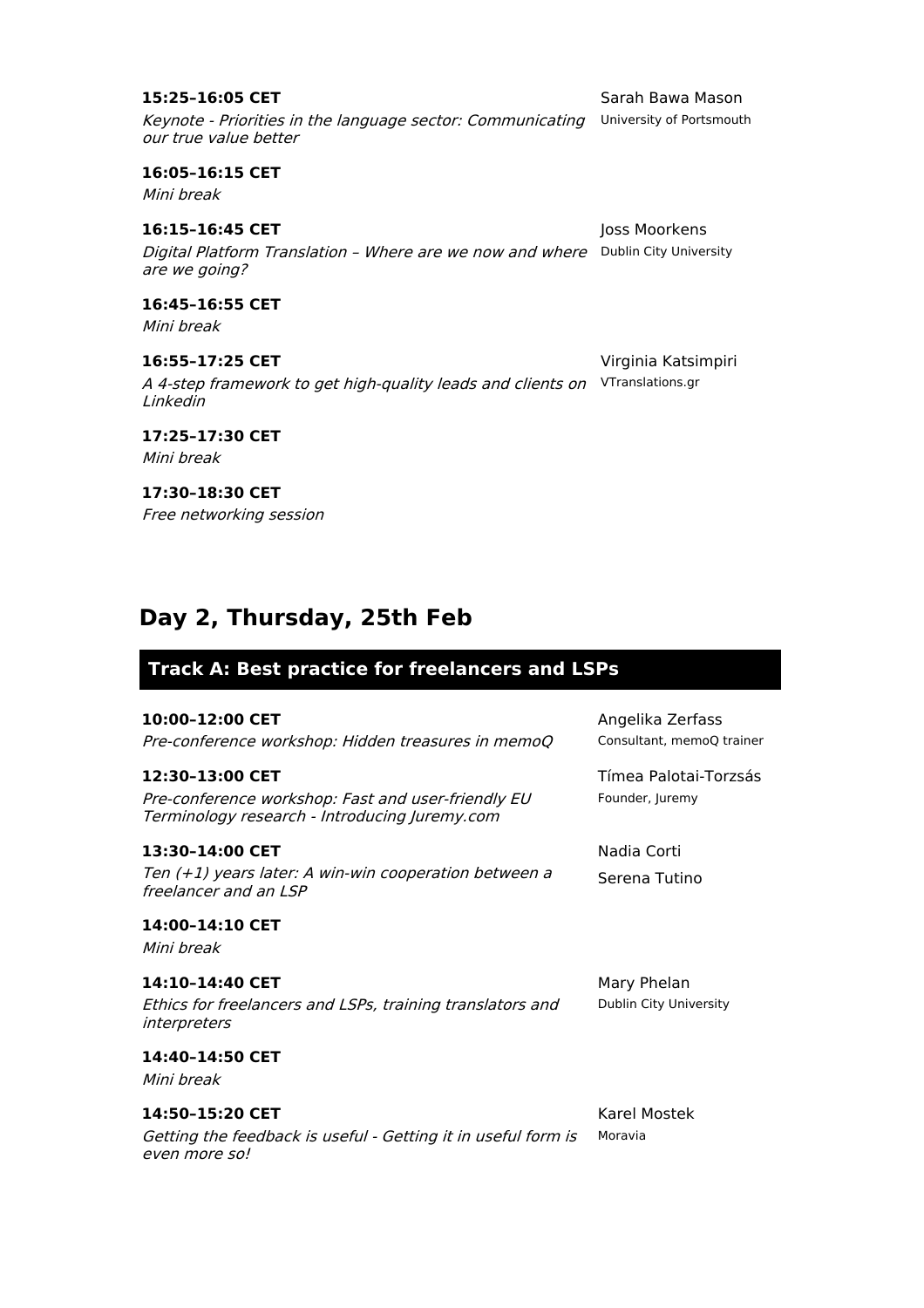#### **15:20–15:30 CET**

Mini break

#### **15:30–16:00 CET**

Laura Dossena

When two worlds collide: Painful issues in the relationship between freelance translators and LSPs

#### **16:00–18:00 CET**

Together Fair & Free networking session

# **Track B: Looking ahead - trends and tools**

**10:00–12:00 CET**

Pre-conference workshop: Hidden treasures in memoQ

#### **12:30–13:00 CET**

Pre-conference workshop: Fast and user-friendly EU Terminology research - Introducing Juremy.com

#### **13:30–14:00 CET**

Technology session: Reimagining Audiovisual Translation

**14:00–14:10 CET** Mini break

**14:10–14:40 CET** LSPs: liable/not liable for legal translations?

**14:40–14:50 CET** Mini break

#### **14:50–15:20 CET**

Translator, post-editor and reviewer skills: How to be sexy for the translation market and face changes due to the increasing automation

**15:20–15:30 CET** Mini break

Surviving as <sup>a</sup> quality-oriented translator in the age of technology

## **16:00–18:00 CET**

**15:30–16:00 CET**

Together Fair & Free networking session

Angelika Zerfass Consultant, memoQ trainer

Tímea Palotai-Torzsás Founder, Juremy

Luca de Franceschi Product Manager, translated

John O'Shea Director, Jurtrans **Translations** 

#### Areta Kempińska

Co-owner & Managing Partner, Bireta Professional **Translations** 

Robert Sette

# **Day 3, Friday, 26th Feb**

**Track A: Best practice for freelancers and LSPs**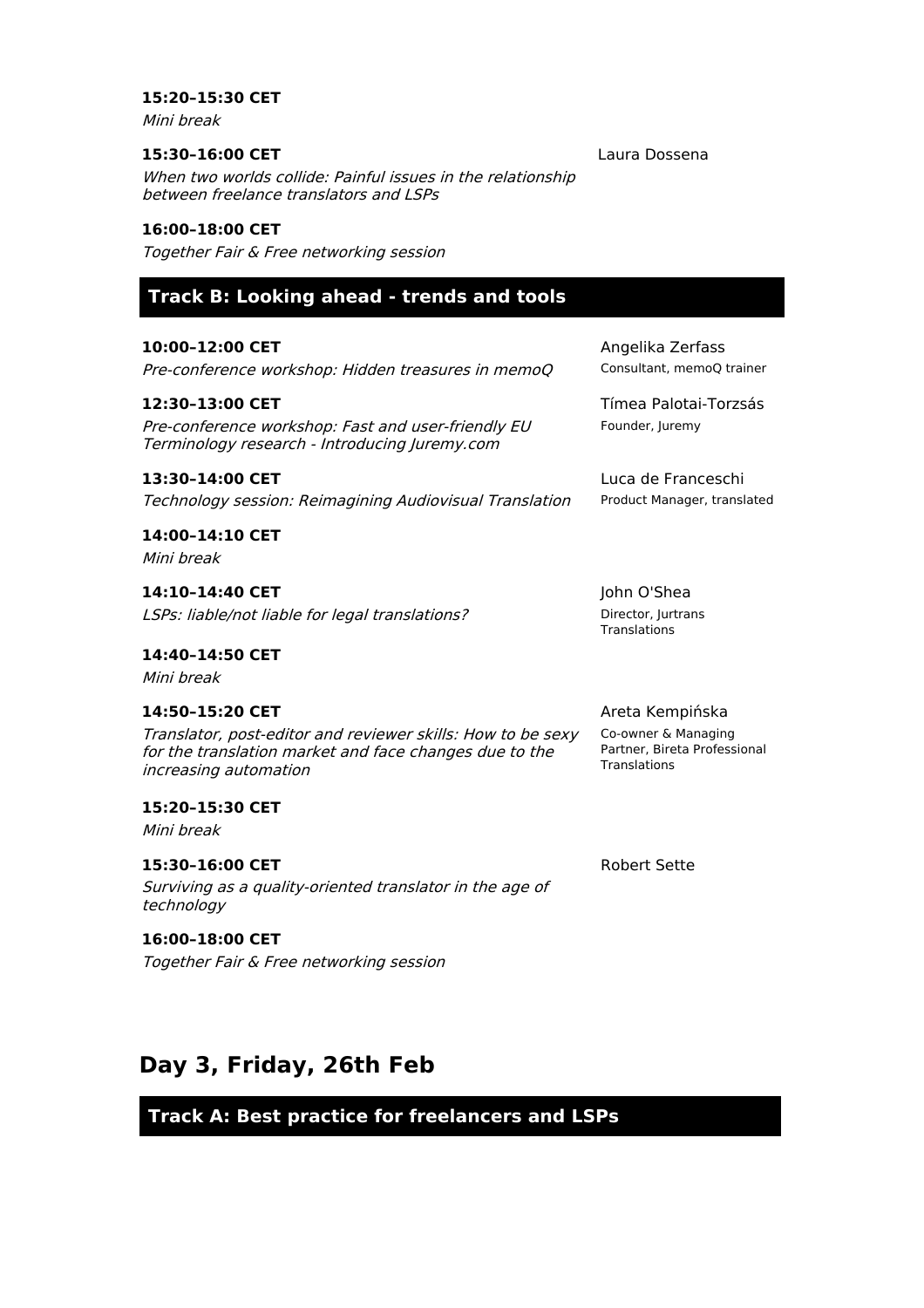**10:00–12:00 CET** Pre-conference workshop: The Present and Future of Website Translation

**11:15–12:00 CET** "Meditation in Motion" AKA Yoga Session with Marek

**12:00–12:15 CET** Mini break

**12:15–13:00 CET** Topic-based networking session

**13:00–13:30 CET** Lunch break

**13:30–14:00 CET** Bridging the gap - Recruiting relationships

**14:00–14:10 CET** Mini break

**14:10–14:40 CET** Creating translator-compatible translation processes

**14:40–14:50 CET** Mini break

**14:50–15:20 CET** The project manager as an information hub in multimedia localization projects

**15:20–15:30 CET** Mini break

**15:30–16:30 CET** Panel session: How communities can help us, our businesses and the industry

Balázs Benedek Co-founder and CTO, Easyling

Marek Jakúbek

Toby Partington Empower Translate

Jerzy Czopik Vice President, BDÜ

Pál Szirmai Project Manager, espell

Henry Dotterer President, ProZ.com Jan Hinrichs Founder & CEO, Beluga Linguistics Steve Lank Cesco Linguistic Services

#### **16:30–17:00 CET**

Closing

**Track B: Looking ahead - trends and tools**

**10:00–12:00 CET** Pre-conference workshop: The Present and Future of Website Translation

**11:15–12:00 CET** "Meditation in Motion" AKA Yoga Session with Marek

**12:00–12:15 CET** Mini break

Balázs Benedek Co-founder and CTO, Easyling

Marek Jakúbek